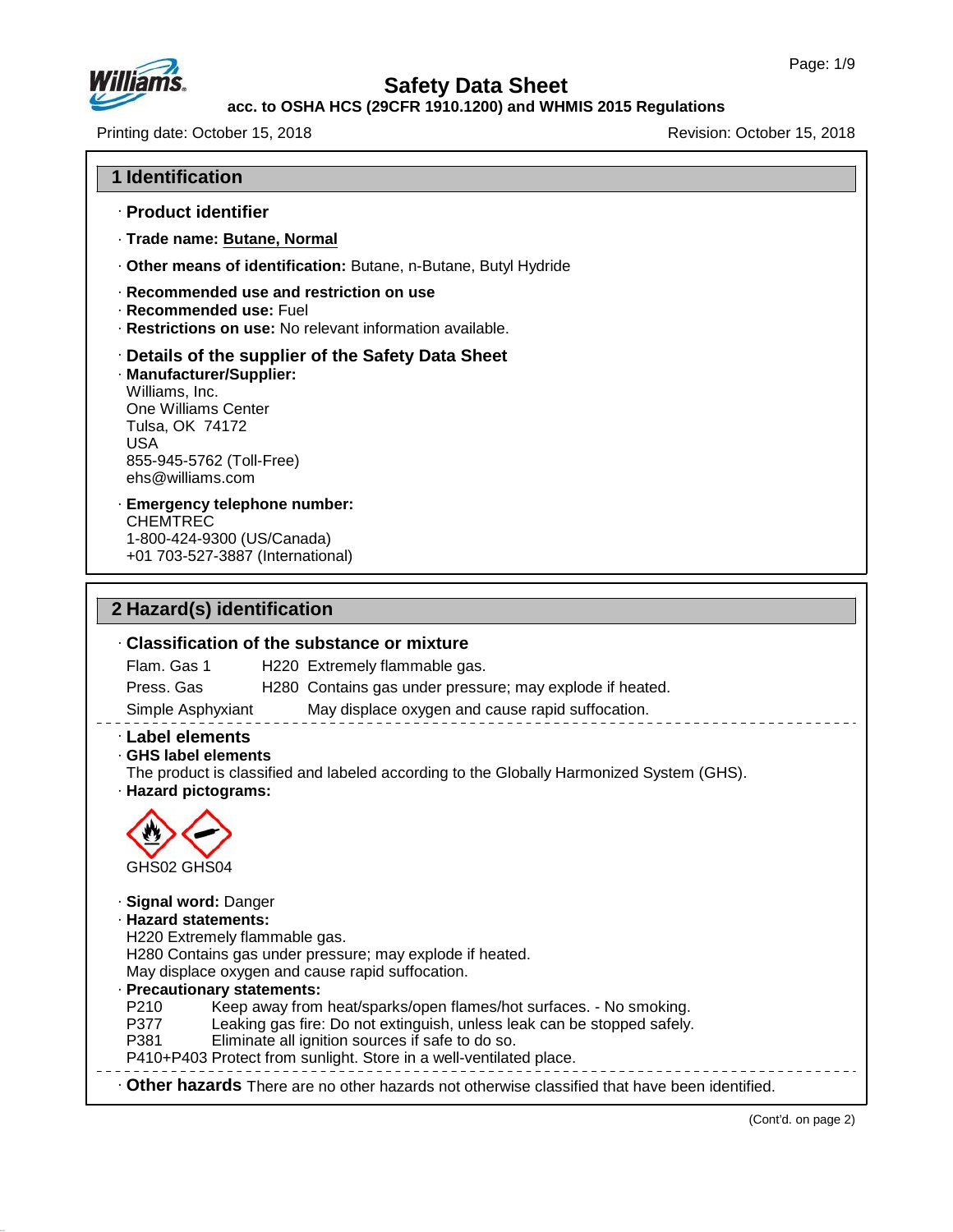

Г

# **Safety Data Sheet**

#### **acc. to OSHA HCS (29CFR 1910.1200) and WHMIS 2015 Regulations**

Printing date: October 15, 2018 **Printing date: October 15, 2018** 

**Trade name: Butane, Normal**

(Cont'd. of page 1)

|                                                                                                                | 3 Composition/information on ingredients                                                                                                                                                                                                   |                                                                                                                                                                                                                                                                             |                                                                                                                                                                                                                                                                                                 |              |
|----------------------------------------------------------------------------------------------------------------|--------------------------------------------------------------------------------------------------------------------------------------------------------------------------------------------------------------------------------------------|-----------------------------------------------------------------------------------------------------------------------------------------------------------------------------------------------------------------------------------------------------------------------------|-------------------------------------------------------------------------------------------------------------------------------------------------------------------------------------------------------------------------------------------------------------------------------------------------|--------------|
|                                                                                                                | <b>Chemical characterization: Mixtures</b>                                                                                                                                                                                                 |                                                                                                                                                                                                                                                                             |                                                                                                                                                                                                                                                                                                 |              |
| Components:                                                                                                    |                                                                                                                                                                                                                                            |                                                                                                                                                                                                                                                                             |                                                                                                                                                                                                                                                                                                 |              |
| 106-97-8 butane                                                                                                |                                                                                                                                                                                                                                            |                                                                                                                                                                                                                                                                             | $\circledcirc$ Flam. Gas 1, H220<br>Press. Gas, H280<br>Simple Asphyxiant                                                                                                                                                                                                                       | >95%         |
|                                                                                                                | 75-28-5 isobutane                                                                                                                                                                                                                          |                                                                                                                                                                                                                                                                             | Elam. Gas 1, H220<br>Press. Gas, H280<br>Simple Asphyxiant                                                                                                                                                                                                                                      | $\sqrt{4\%}$ |
|                                                                                                                | · Additional information:                                                                                                                                                                                                                  | For the wording of the listed Hazard Statements, refer to section 16.                                                                                                                                                                                                       | For the listed ingredient(s), the identity and/or exact percentage(s) are being withheld as a trade secret.                                                                                                                                                                                     |              |
|                                                                                                                |                                                                                                                                                                                                                                            |                                                                                                                                                                                                                                                                             |                                                                                                                                                                                                                                                                                                 |              |
|                                                                                                                | <b>4 First-aid measures</b>                                                                                                                                                                                                                |                                                                                                                                                                                                                                                                             |                                                                                                                                                                                                                                                                                                 |              |
| · After inhalation:<br>Supply fresh air.<br>remove clothing.<br><b>Dizziness</b><br>Coughing<br>Disorientation | · After skin contact:<br>· After eye contact:<br>Remove contact lenses if worn.<br>. After swallowing: Unlikely route of exposure.<br>Frostbite from liquefied gas or high-pressure systems.<br>If necessary oxygen respiration treatment. | Provide oxygen treatment if affected person has difficulty breathing.<br>If experiencing respiratory symptoms: Call a poison center/doctor.<br>· Most important symptoms and effects, both acute and delayed:<br>· Danger: May displace oxygen and cause rapid suffocation. | In cases of frostbite from liquefied gas or from high-pressure systems, rinse with plenty of water. Do not<br>Rinse opened eye for several minutes under running water. If symptoms persist, consult a doctor.<br>· Indication of any immediate medical attention and special treatment needed: |              |
|                                                                                                                | <b>5 Fire-fighting measures</b>                                                                                                                                                                                                            |                                                                                                                                                                                                                                                                             |                                                                                                                                                                                                                                                                                                 |              |
| Foam<br>Water fog / haze<br>Carbon dioxide                                                                     | · Extinguishing media<br>· Suitable extinguishing agents:<br>Gaseous extinguishing agents                                                                                                                                                  | · For safety reasons unsuitable extinguishing agents: Water stream.                                                                                                                                                                                                         |                                                                                                                                                                                                                                                                                                 |              |

· **Special hazards arising from the substance or mixture**

47.0.13

(Cont'd. on page 3)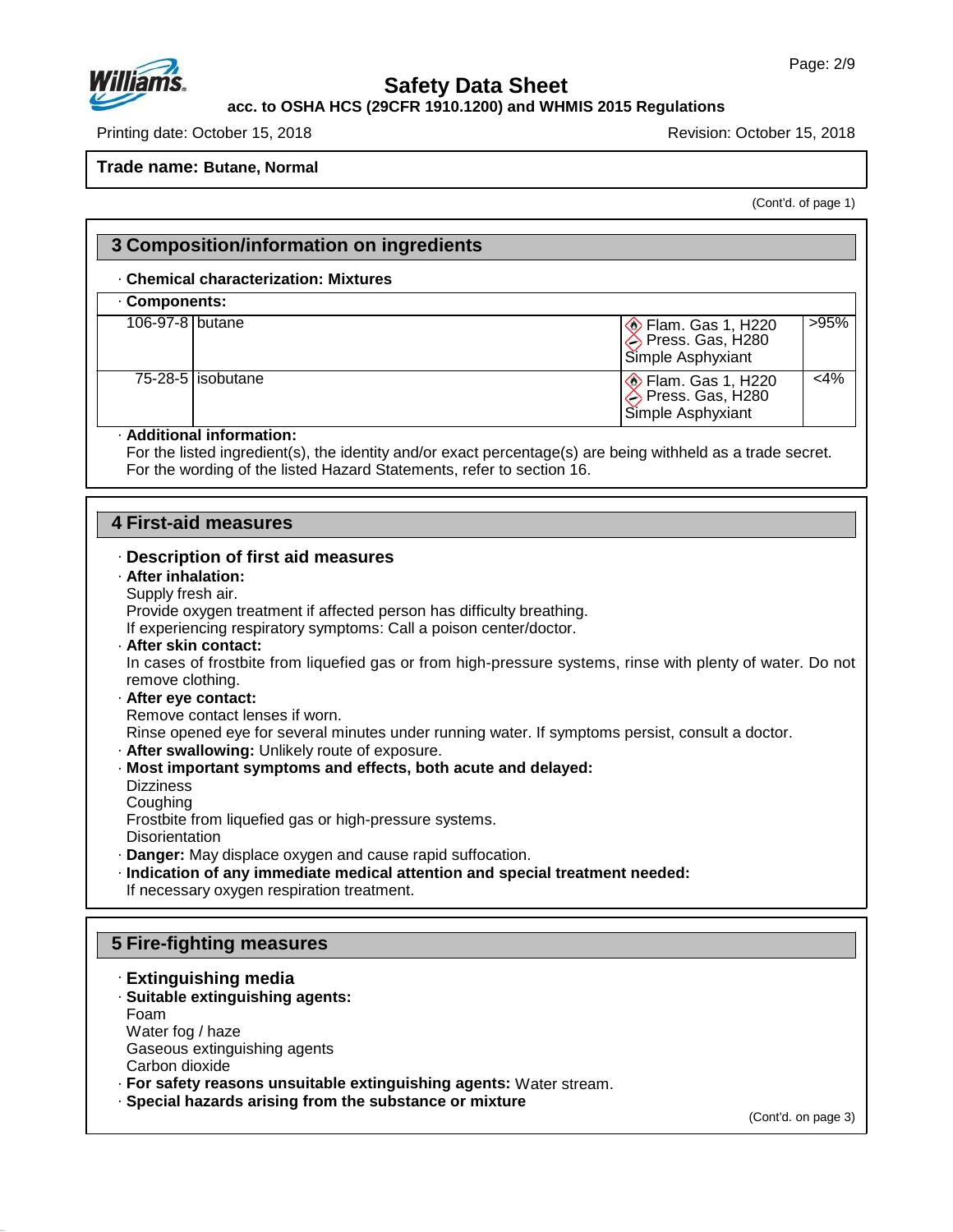

#### **acc. to OSHA HCS (29CFR 1910.1200) and WHMIS 2015 Regulations**

Printing date: October 15, 2018 Revision: October 15, 2018

#### **Trade name: Butane, Normal**

Danger of receptacles bursting because of high vapor pressure if heated.

(Cont'd. of page 2)

- Extremely flammable gas. · **Advice for firefighters** · **Protective equipment:**
- Wear self-contained respiratory protective device. Wear fully protective suit.
- · **Additional information:** Eliminate all ignition sources if safe to do so. In case of major fire and large quantities: Evacuate area. Fight fire remotely due to the risk of explosion. Leaking gas fire: Do not extinguish, unless leak can be stopped safely.

### **6 Accidental release measures**

· **Personal precautions, protective equipment and emergency procedures**

Wear protective equipment. Keep unprotected persons away.

Ensure adequate ventilation.

Keep away from ignition sources.

Take precautionary measures against static discharge.

Use only non-sparking tools.

Protect from heat.

For large spills, use respiratory protective device against the effects of fumes/dust/aerosol.

· **Environmental precautions** No special measures required.

· **Methods and material for containment and cleaning up** Allow to evaporate.

· **Reference to other sections**

See Section 7 for information on safe handling.

See Section 8 for information on personal protection equipment.

See Section 13 for disposal information.

## **7 Handling and storage**

· **Handling**

47.0.13

- · **Precautions for safe handling:** Use enclosed means of conveyance.
- · **Information about protection against explosions and fires:**

Keep ignition sources away - Do not smoke.

Protect against electrostatic charges.

Ground/bond container and receiving equipment.

Emergency cooling must be available in case of nearby fire.

Flammable gas-air mixtures may be formed in empty containers/receptacles.

· **Conditions for safe storage, including any incompatibilities**

· **Requirements to be met by storerooms and receptacles:**

Avoid storage near extreme heat, ignition sources or open flame.

· **Information about storage in one common storage facility:** Store away from oxidizing agents.

### · **Further information about storage conditions:**

Store in a cool place. Heat will increase pressure and may lead to the receptacle bursting.

· **Specific end use(s)** No relevant information available.

(Cont'd. on page 4)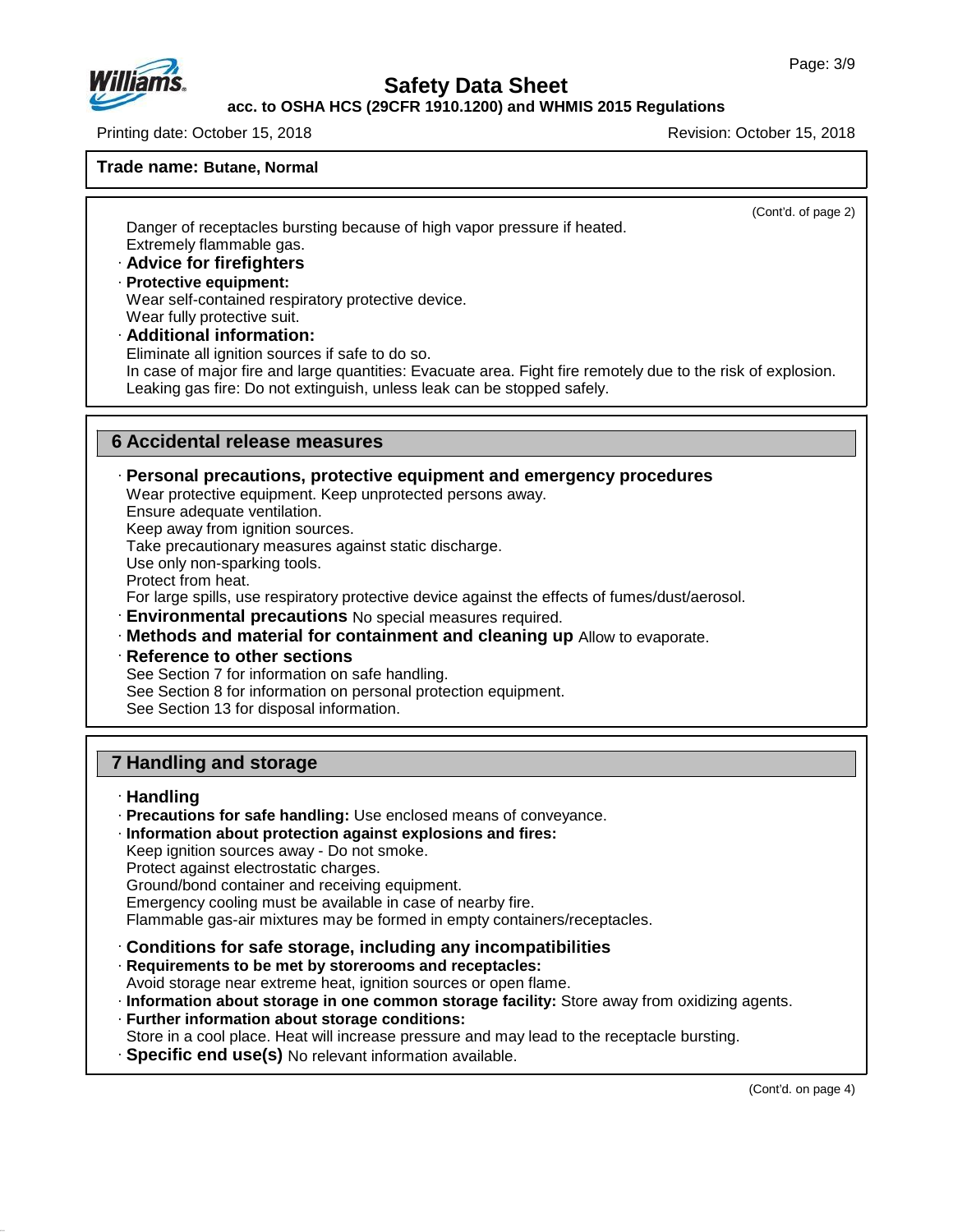

47.0.13

# **Safety Data Sheet**

**acc. to OSHA HCS (29CFR 1910.1200) and WHMIS 2015 Regulations**

Printing date: October 15, 2018 **Printing date: October 15, 2018** 

**Trade name: Butane, Normal**

(Cont'd. of page 3)

|                                             | 8 Exposure controls/personal protection                                                                                                                                                                                                                                                                                                   |  |  |  |  |
|---------------------------------------------|-------------------------------------------------------------------------------------------------------------------------------------------------------------------------------------------------------------------------------------------------------------------------------------------------------------------------------------------|--|--|--|--|
| Control parameters                          |                                                                                                                                                                                                                                                                                                                                           |  |  |  |  |
|                                             | Components with limit values that require monitoring at the workplace:                                                                                                                                                                                                                                                                    |  |  |  |  |
| 106-97-8 butane                             |                                                                                                                                                                                                                                                                                                                                           |  |  |  |  |
| <b>REL (USA)</b>                            | Long-term value: 1900 mg/m <sup>3</sup> , 800 ppm                                                                                                                                                                                                                                                                                         |  |  |  |  |
| TLV (USA)                                   | Short-term value: 2370 mg/m <sup>3</sup> , 1000 ppm<br>(EX)                                                                                                                                                                                                                                                                               |  |  |  |  |
| EL (Canada)                                 | Short-term value: 1000 ppm<br>EX                                                                                                                                                                                                                                                                                                          |  |  |  |  |
| EV (Canada)                                 | Long-term value: 800 ppm<br>revoked as of 01/01/18                                                                                                                                                                                                                                                                                        |  |  |  |  |
|                                             | LMPE (Mexico)   Long-term value: 1000 ppm                                                                                                                                                                                                                                                                                                 |  |  |  |  |
| 75-28-5 isobutane                           |                                                                                                                                                                                                                                                                                                                                           |  |  |  |  |
| <b>TLV (USA)</b>                            | Short-term value: 2370 mg/m <sup>3</sup> , 1000 ppm<br>(EX)                                                                                                                                                                                                                                                                               |  |  |  |  |
| EL (Canada)                                 | Short-term value: 1000 ppm<br>EX                                                                                                                                                                                                                                                                                                          |  |  |  |  |
| EV (Canada)                                 | Long-term value: 800 ppm<br>revoked as of 01/01/18                                                                                                                                                                                                                                                                                        |  |  |  |  |
|                                             | LMPE (Mexico)   Long-term value: 1000 ppm                                                                                                                                                                                                                                                                                                 |  |  |  |  |
| · Breathing equipment:                      | · General protective and hygienic measures:<br>The usual precautionary measures for handling chemicals should be followed.<br>Keep away from foodstuffs, beverages and feed.<br>Wash hands before breaks and at the end of work.<br>· Engineering controls: Provide adequate ventilation.<br>Not required under normal conditions of use. |  |  |  |  |
|                                             | Self-contained respiratory protective device should be used in case of large spills or leaks.                                                                                                                                                                                                                                             |  |  |  |  |
| · Protection of hands:<br>· Eye protection: | Wear gloves for protection against thermal and mechanical hazards according to OSHA and NIOSH rules.                                                                                                                                                                                                                                      |  |  |  |  |
| Safety glasses                              |                                                                                                                                                                                                                                                                                                                                           |  |  |  |  |
|                                             | Follow relevant national guidelines concerning the use of protective eyewear.<br>Body protection: Wear appropriate protective clothing.<br>· Limitation and supervision of exposure into the environment<br>No relevant information available.<br>· Risk management measures No relevant information available.                           |  |  |  |  |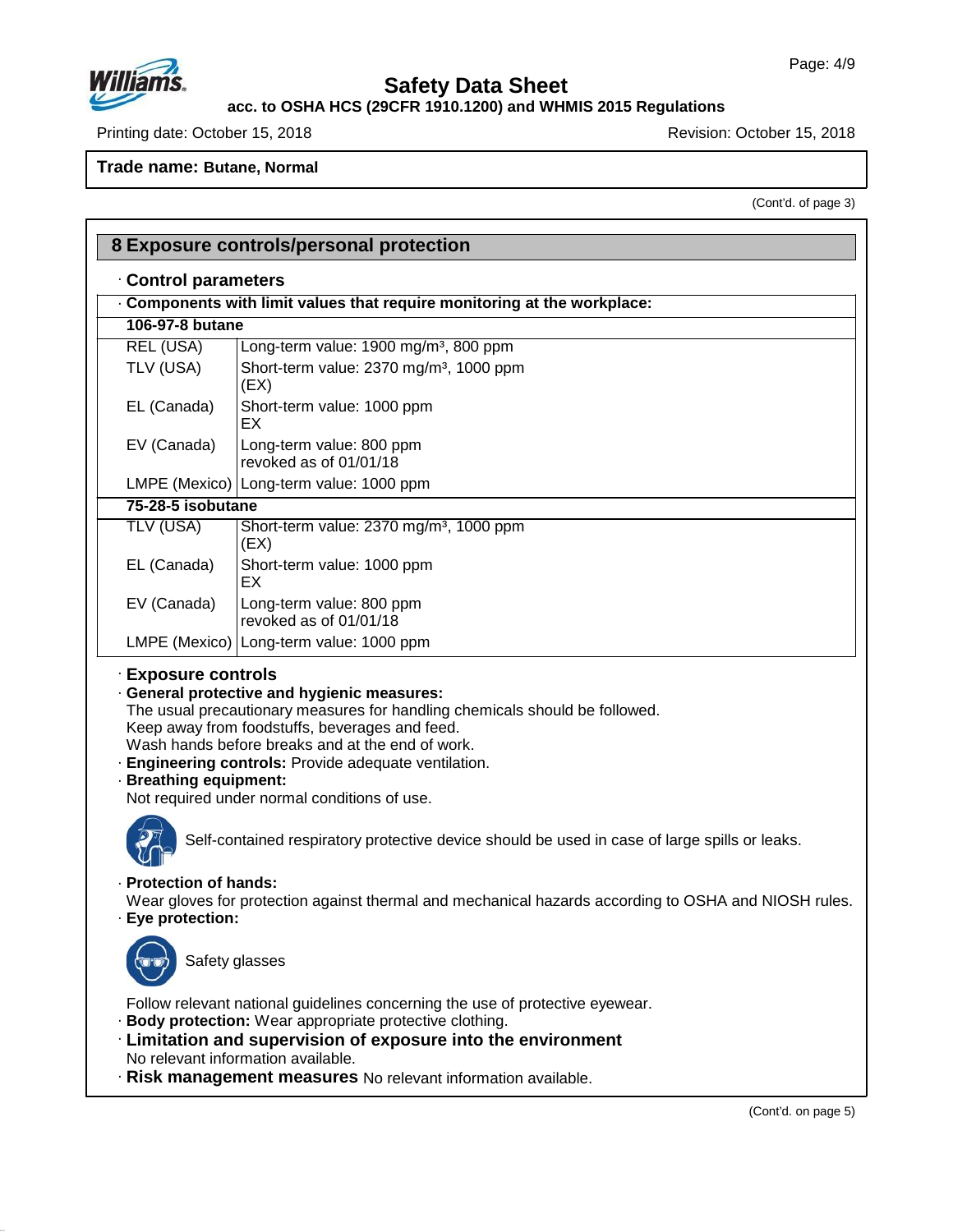

**acc. to OSHA HCS (29CFR 1910.1200) and WHMIS 2015 Regulations**

Printing date: October 15, 2018 **Printing date: October 15, 2018** Revision: October 15, 2018

**Trade name: Butane, Normal**

(Cont'd. of page 4)

| 9 Physical and chemical properties                         |                                                                                                |
|------------------------------------------------------------|------------------------------------------------------------------------------------------------|
| · Information on basic physical and chemical properties    |                                                                                                |
| · Appearance:                                              |                                                                                                |
| Form:                                                      | Compressed liquefied gas                                                                       |
| Color:                                                     | Colorless                                                                                      |
| · Odor:                                                    | Characteristic                                                                                 |
| · Odor threshold:                                          | Not determined.                                                                                |
| · pH-value:                                                | Not determined.                                                                                |
| · Melting point/Melting range:                             | Not determined.                                                                                |
| · Boiling point/Boiling range:                             | $-1$ °C (30.2 °F)                                                                              |
| · Flash point:                                             | -73 °C (-99.4 °F)                                                                              |
| · Flammability (solid, gaseous):                           | Extremely flammable gas.                                                                       |
| · Auto-ignition temperature:                               | 399 °C (750.2 °F)                                                                              |
| · Decomposition temperature:                               | Not determined.                                                                                |
| · Danger of explosion:                                     | Product is not explosive. However, formation of explosive air/<br>vapor mixtures are possible. |
| · Explosion limits                                         |                                                                                                |
| Lower:                                                     | 1.9 Vol %                                                                                      |
| Upper:                                                     | 8.5 Vol %                                                                                      |
| · Oxidizing properties:                                    | Not determined.                                                                                |
| · Vapor pressure at 37.8 °C (100 °F):                      | 2670 mmHg (52 psi)                                                                             |
| · Density:                                                 |                                                                                                |
| Relative density at 15.6 °C (60.1 °F): 2 (air = 1)         |                                                                                                |
| Vapor density:                                             | Not determined.                                                                                |
| <b>Evaporation rate:</b>                                   | Not applicable.                                                                                |
| · Solubility in / Miscibility with                         |                                                                                                |
| Water:                                                     | Not miscible or difficult to mix.                                                              |
| · Partition coefficient (n-octanol/water): Not determined. |                                                                                                |
| · Viscosity                                                |                                                                                                |
| Dynamic:                                                   | Not determined.                                                                                |
| <b>Kinematic:</b>                                          | Not determined.                                                                                |
| Other information                                          | No relevant information available.                                                             |
|                                                            |                                                                                                |

### **10 Stability and reactivity**

47.0.13

· **Reactivity:** No data available for self-reactivity.

· **Chemical stability:** Stable under normal temperatures and pressures.

· **Thermal decomposition / conditions to be avoided:**

Danger of receptacles bursting because of high vapor pressure if heated.

· **Possibility of hazardous reactions** Extremely flammable gas.

(Cont'd. on page 6)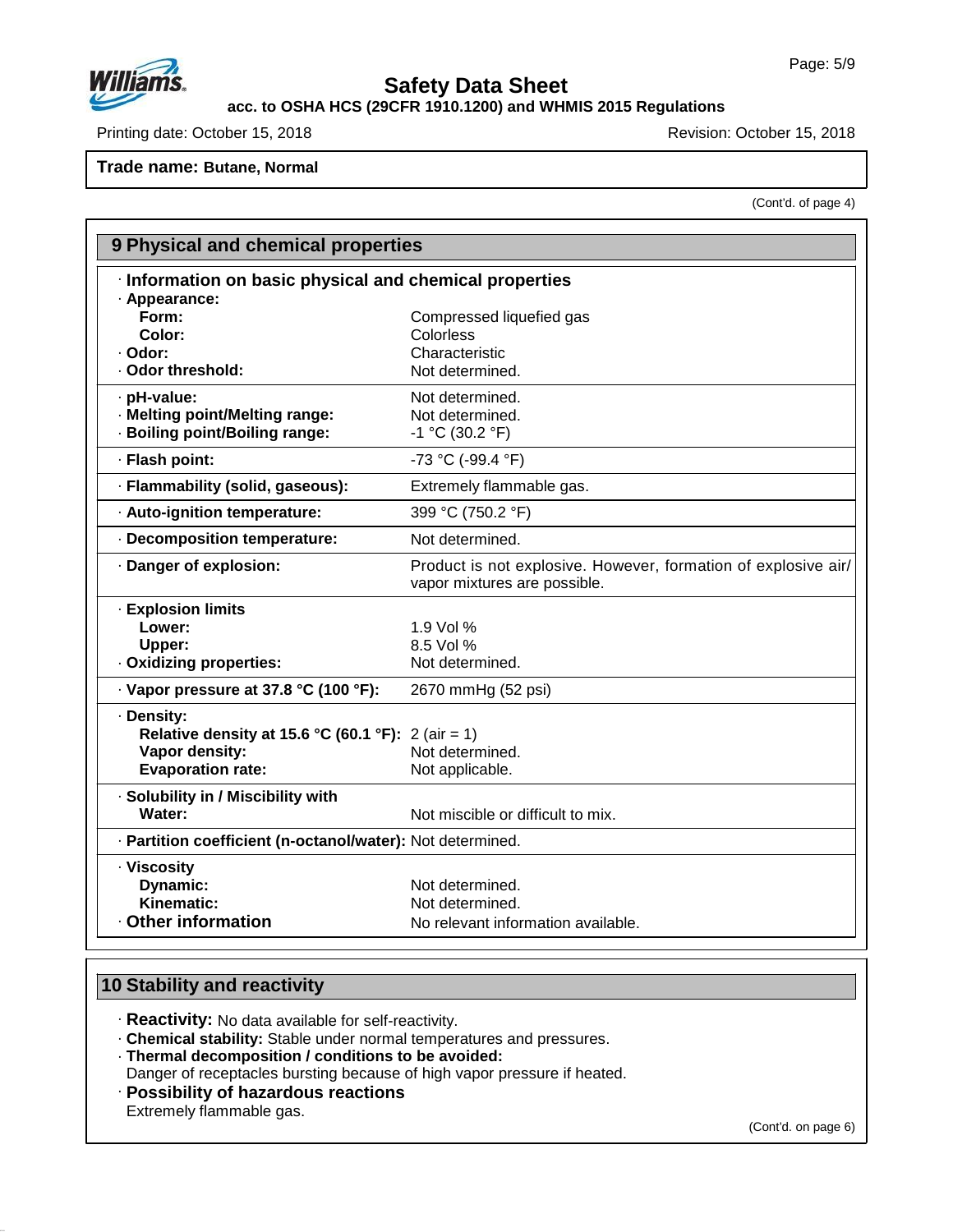

#### **acc. to OSHA HCS (29CFR 1910.1200) and WHMIS 2015 Regulations**

Printing date: October 15, 2018 **Printing date: October 15, 2018** 

## **Trade name: Butane, Normal**

|                                                                                                                                                                                                                                                                                                                               | (Cont'd. of page 5) |  |  |  |                                    |  |
|-------------------------------------------------------------------------------------------------------------------------------------------------------------------------------------------------------------------------------------------------------------------------------------------------------------------------------|---------------------|--|--|--|------------------------------------|--|
| Reacts with halogenated compounds.                                                                                                                                                                                                                                                                                            |                     |  |  |  |                                    |  |
| Develops readily flammable gases / fumes.                                                                                                                                                                                                                                                                                     |                     |  |  |  |                                    |  |
| Reacts with oxidizing agents.<br>Can form explosive mixtures in air if heated above flash point and/or when sprayed or atomized.<br>Hazardous gases may be released if heated above the decomposition point.<br><b>Conditions to avoid</b><br>Keep ignition sources away - Do not smoke.<br>Store away from oxidizing agents. |                     |  |  |  |                                    |  |
|                                                                                                                                                                                                                                                                                                                               |                     |  |  |  | · Incompatible materials           |  |
|                                                                                                                                                                                                                                                                                                                               |                     |  |  |  | Oxidizers                          |  |
|                                                                                                                                                                                                                                                                                                                               |                     |  |  |  | Halogenated compounds.             |  |
|                                                                                                                                                                                                                                                                                                                               |                     |  |  |  | · Hazardous decomposition products |  |
| Under fire conditions only:                                                                                                                                                                                                                                                                                                   |                     |  |  |  |                                    |  |
| Carbon monoxide and carbon dioxide                                                                                                                                                                                                                                                                                            |                     |  |  |  |                                    |  |
| <b>11 Toxicological information</b>                                                                                                                                                                                                                                                                                           |                     |  |  |  |                                    |  |
| · Information on toxicological effects                                                                                                                                                                                                                                                                                        |                     |  |  |  |                                    |  |
| · Acute toxicity: Based on available data, the classification criteria are not met.                                                                                                                                                                                                                                           |                     |  |  |  |                                    |  |
| <b>LD/LC50 values that are relevant for classification: None.</b>                                                                                                                                                                                                                                                             |                     |  |  |  |                                    |  |
| · Primary irritant effect:                                                                                                                                                                                                                                                                                                    |                     |  |  |  |                                    |  |
| . On the skin: Based on available data, the classification criteria are not met.                                                                                                                                                                                                                                              |                     |  |  |  |                                    |  |
|                                                                                                                                                                                                                                                                                                                               |                     |  |  |  |                                    |  |
| · On the eye: Based on available data, the classification criteria are not met.                                                                                                                                                                                                                                               |                     |  |  |  |                                    |  |
| · Sensitization: Based on available data, the classification criteria are not met.                                                                                                                                                                                                                                            |                     |  |  |  |                                    |  |
| · IARC (International Agency for Research on Cancer):                                                                                                                                                                                                                                                                         |                     |  |  |  |                                    |  |
| None of the ingredients are listed.                                                                                                                                                                                                                                                                                           |                     |  |  |  |                                    |  |
| · NTP (National Toxicology Program):                                                                                                                                                                                                                                                                                          |                     |  |  |  |                                    |  |
| None of the ingredients are listed.                                                                                                                                                                                                                                                                                           |                     |  |  |  |                                    |  |
| · OSHA-Ca (Occupational Safety & Health Administration):                                                                                                                                                                                                                                                                      |                     |  |  |  |                                    |  |
| None of the ingredients are listed.                                                                                                                                                                                                                                                                                           |                     |  |  |  |                                    |  |
| · Probable route(s) of exposure:                                                                                                                                                                                                                                                                                              |                     |  |  |  |                                    |  |
| Inhalation.                                                                                                                                                                                                                                                                                                                   |                     |  |  |  |                                    |  |
| Eye contact.                                                                                                                                                                                                                                                                                                                  |                     |  |  |  |                                    |  |
| Skin contact.                                                                                                                                                                                                                                                                                                                 |                     |  |  |  |                                    |  |
| Acute effects (acute toxicity, irritation and corrosivity):                                                                                                                                                                                                                                                                   |                     |  |  |  |                                    |  |
| May displace oxygen and cause rapid suffocation.<br>. Germ cell mutagenicity: Based on available data, the classification criteria are not met.                                                                                                                                                                               |                     |  |  |  |                                    |  |
| · Carcinogenicity: Based on available data, the classification criteria are not met.                                                                                                                                                                                                                                          |                     |  |  |  |                                    |  |
| · Reproductive toxicity: Based on available data, the classification criteria are not met.                                                                                                                                                                                                                                    |                     |  |  |  |                                    |  |
| · STOT-single exposure: Based on available data, the classification criteria are not met.                                                                                                                                                                                                                                     |                     |  |  |  |                                    |  |
| · STOT-repeated exposure: Based on available data, the classification criteria are not met.<br>· Aspiration hazard: Based on available data, the classification criteria are not met.                                                                                                                                         |                     |  |  |  |                                    |  |

· **Toxicity**

47.0.13

(Cont'd. on page 7)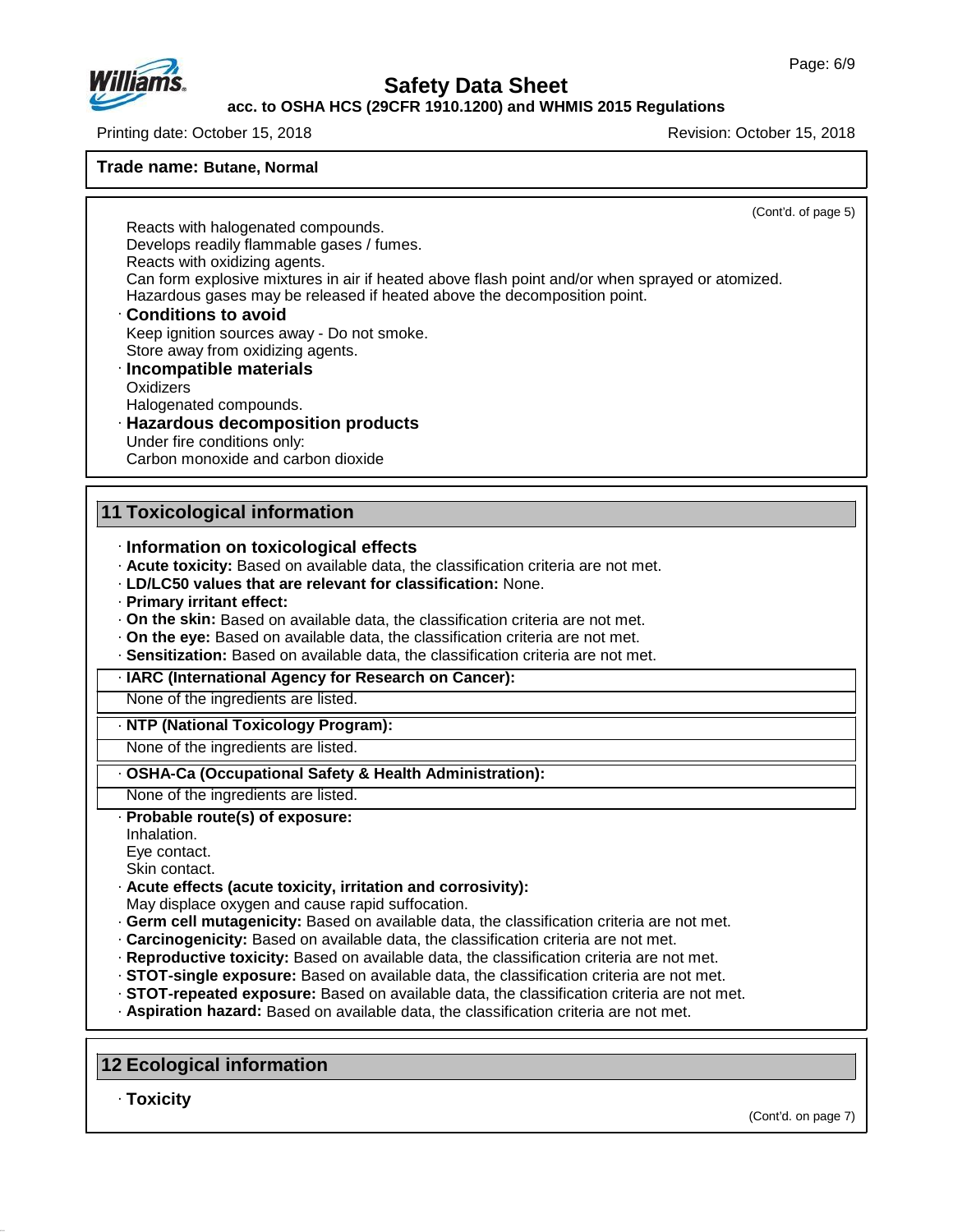

### **acc. to OSHA HCS (29CFR 1910.1200) and WHMIS 2015 Regulations**

Printing date: October 15, 2018 Revision: October 15, 2018

#### **Trade name: Butane, Normal**

(Cont'd. of page 6)

- · **Aquatic toxicity** No relevant information available.
- · **Persistence and degradability** No relevant information available.
- · **Bioaccumulative potential:** No relevant information available.
- · **Mobility in soil:** No relevant information available.
- · **Additional ecological information**
- · **General notes:** Not known to be hazardous to water.
- · **Results of PBT and vPvB assessment**
- · **PBT:** Not applicable.
- · **vPvB:** Not applicable.
- · **Other adverse effects** No relevant information available.

### **13 Disposal considerations**

#### · **Waste treatment methods**

· **Recommendation:**

47.0.13

Contact waste processors for recycling information.

The user of this material has the responsibility to dispose of unused material, residues and containers in compliance with all relevant local, state and federal laws and regulations regarding treatment, storage and disposal for hazardous and nonhazardous wastes.

- · **Uncleaned packagings**
- · **Recommendation:** Disposal must be made according to official regulations.

| · UN-Number                  |                            |
|------------------------------|----------------------------|
| · DOT, ADR, IMDG, IATA       | <b>UN1075</b>              |
| · UN proper shipping name    |                            |
| · DOT, IATA                  | Petroleum gases, liquefied |
| · ADR, IMDG                  | PETROLEUM GASES, LIQUEFIED |
| · Transport hazard class(es) |                            |
| $\cdot$ DOT                  |                            |
|                              |                            |
| . Class                      | 2.1                        |
| · Label                      | 2.1                        |
| $·$ ADR                      |                            |
|                              |                            |
| . Class                      | 2.1 2F                     |
| · Label                      | 2.1                        |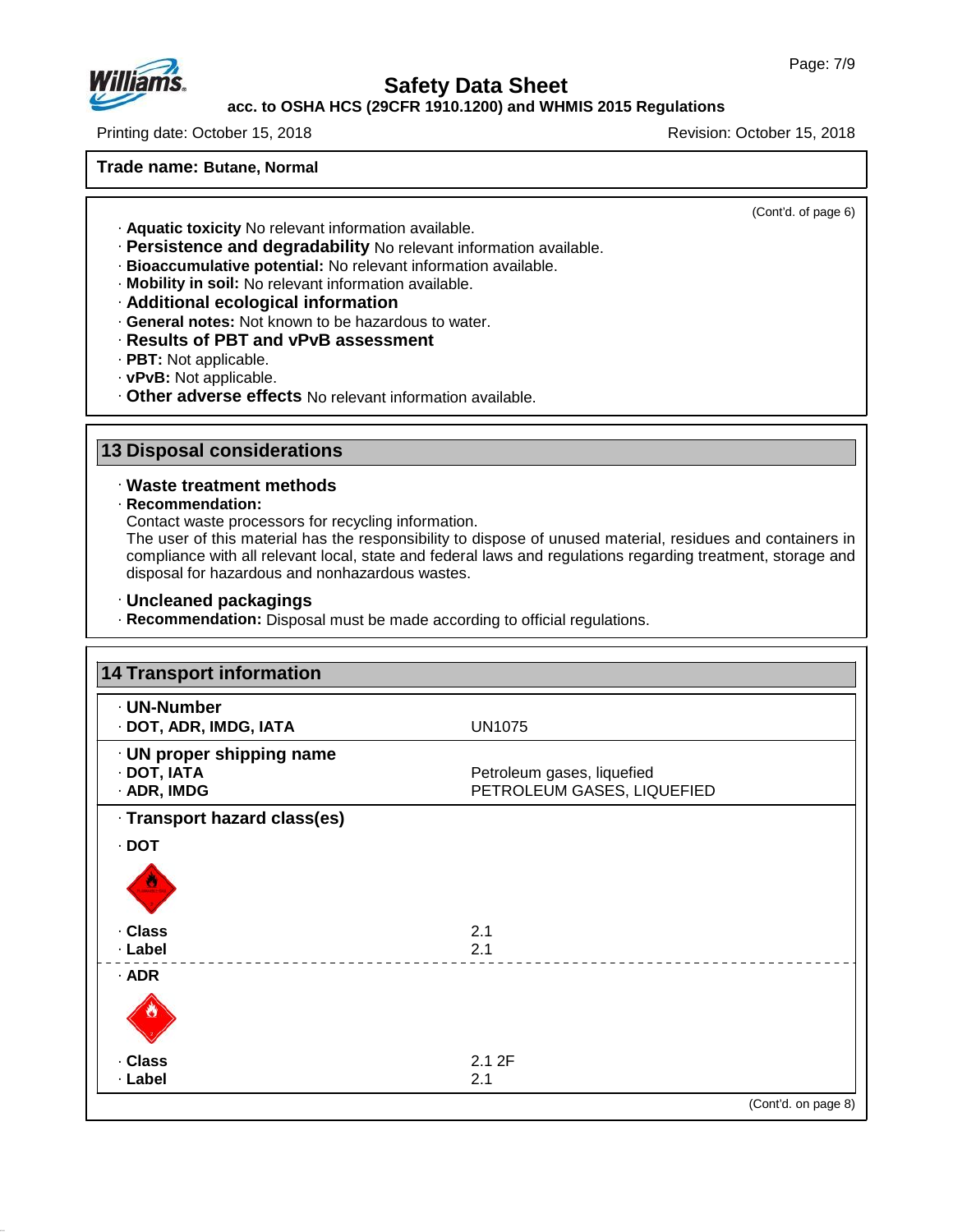

### **acc. to OSHA HCS (29CFR 1910.1200) and WHMIS 2015 Regulations**

Printing date: October 15, 2018 **Printing date: October 15, 2018** Revision: October 15, 2018

#### **Trade name: Butane, Normal**

|                                                     | (Cont'd. of page 7)                             |
|-----------------------------------------------------|-------------------------------------------------|
| · IMDG, IATA                                        |                                                 |
|                                                     |                                                 |
| · Class                                             | 2.1                                             |
| · Label                                             | 2.1                                             |
| · Packing group                                     | This UN-number is not assigned a packing group. |
| <b>Environmental hazards</b><br>· Marine pollutant: | <b>No</b>                                       |
| · Special precautions for user                      | Not applicable.                                 |
| · Danger code (Kemler):                             | 21                                              |
| · EMS Number:                                       | $F-D, S-U$                                      |
| · Transport in bulk according to Annex II of        |                                                 |
| <b>MARPOL73/78 and the IBC Code</b>                 | Not applicable.                                 |
| · Transport/Additional information:                 |                                                 |
| · IATA                                              |                                                 |
| Cargo Aircraft Only.                                |                                                 |

### **15 Regulatory information**

· **Safety, health and environmental regulations/legislation specific for the substance or mixture**

· **United States (USA)**

· **SARA**

47.0.13

· **Section 302 (extremely hazardous substances):**

None of the ingredients are listed.

· **Section 355 (extremely hazardous substances):**

None of the ingredients are listed.

· **Section 313 (Specific toxic chemical listings):**

None of the ingredients are listed.

· **TSCA (Toxic Substances Control Act)**

All ingredients are listed.

· **Clean AirAct (CAA) Section 112(r) Accidental Release Prevention (40 CFR 68.130):**

106-97-8 butane 100000 and 100000 and 100000 and 100000 and 100000 and 100000 and 100000 and 100000 and 100000

75-28-5 isobutane 10000

· **Proposition 65 (California)**

(Cont'd. on page 9)